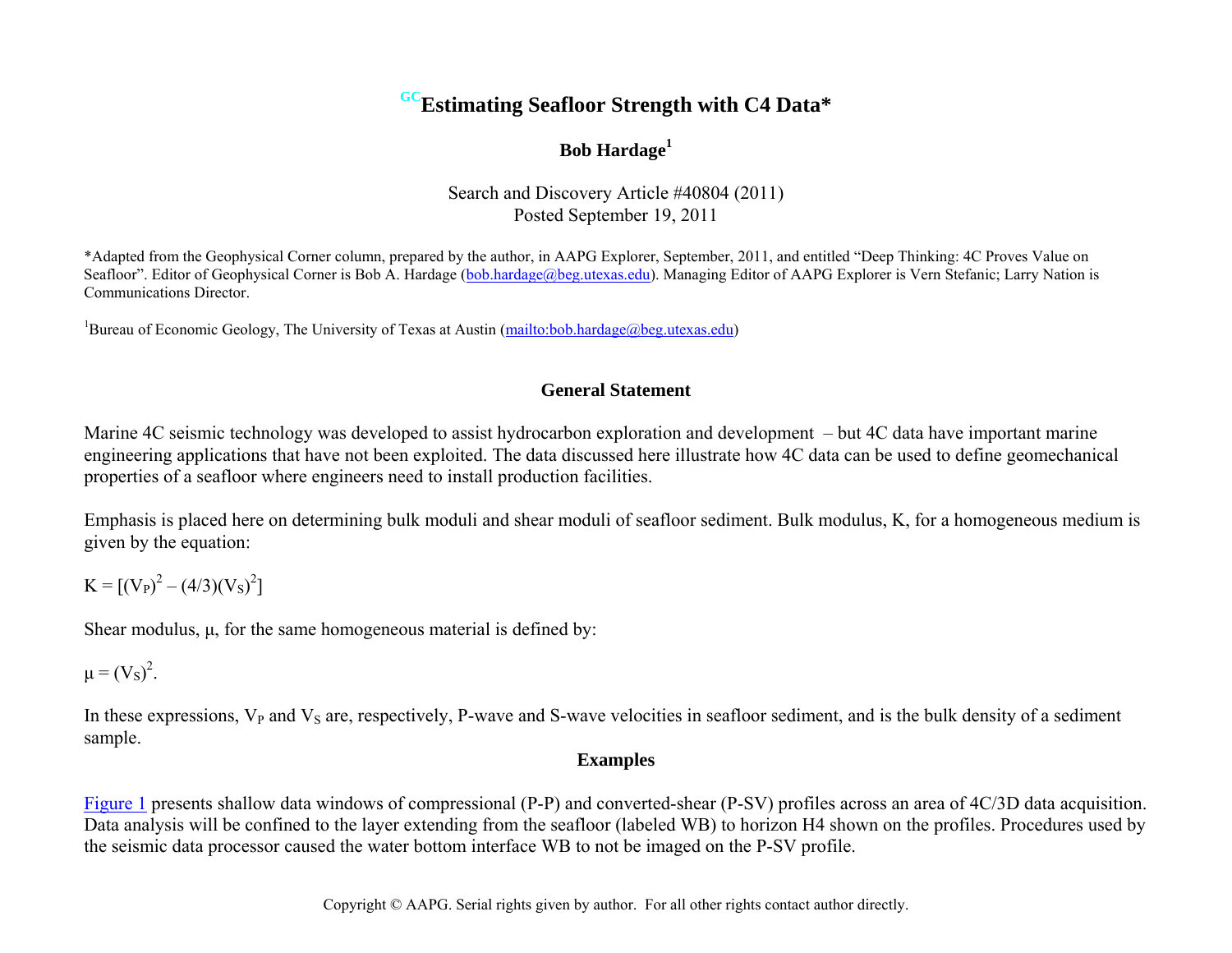The profile crosses a gas-invaded zone centered on crossline coordinate 200. P-P horizons H1 through H4 are interpreted to be depthequivalent surface to P-SV horizons H1 through H4. For simplicity, the bulk density term in the two equations above is assumed to have a constant value of 1.8  $\text{gm/cm}^3$  across the data analysis space.

[Figure 2](#page-3-0) displays seismic-derived  $V_P$  velocities and calculated bulk moduli across the shallowest seafloor layer (WB to H4), and seismicderived  $V_s$  velocities and shear moduli values calculated for the layer are shown on [Figure 3.](#page-4-0)

Each elastic constant is shown as a 3-D surface and also in plan view. The position of the example profile [\(Figure 1\)](#page-2-0) is marked across each 3- D surface and illustrates the relationship between the gas-invaded zone seen on the P-P image and a normal fault that extends across much of the image area in the vicinity of crossline coordinate 200. These figures show there is a one-to-one relationship between  $V_{P}$  and bulk modulus, and between  $V_s$  and shear modulus, for these high-porosity, near-seafloor, unconsolidated sediments.

Referring to equation 2, it is no surprise that  $V_s$  and  $\mu$  have a one-to-one correlation. The one-to-one relationship between  $V_p$  and K is caused by the fact  $V_P$  is much larger than  $V_S$  within this shallowest seafloor layer. In areas having hard seafloor sediment and for deeper layers where the  $V_P/V_S$  ratio has values appropriate for consolidated rocks, the  $V_S$  term of equation 1 will be significant, and there will not be such a close correlation between K and  $V_{P}$ . The multicomponent seismic data application illustrated by this example can be done more rigorously by implementing a data-point by data-point inversion to create thin  $V<sub>P</sub>$  and  $V<sub>S</sub>$  layers that provide greater detail about zones of mechanical weakness.

#### **Conclusion**

The intent of this example is only to document that even simple velocity analyses of 4C data allow weak and strong areas to be recognized across a seafloor. Of the two elastic moduli that are considered, shear modulus is particularly important for understanding where seafloor slumping is likely to occur. Without 4C data, it is difficult to estimate shear moduli across large seafloor areas and to identify areas where seafloor slumping may be expected.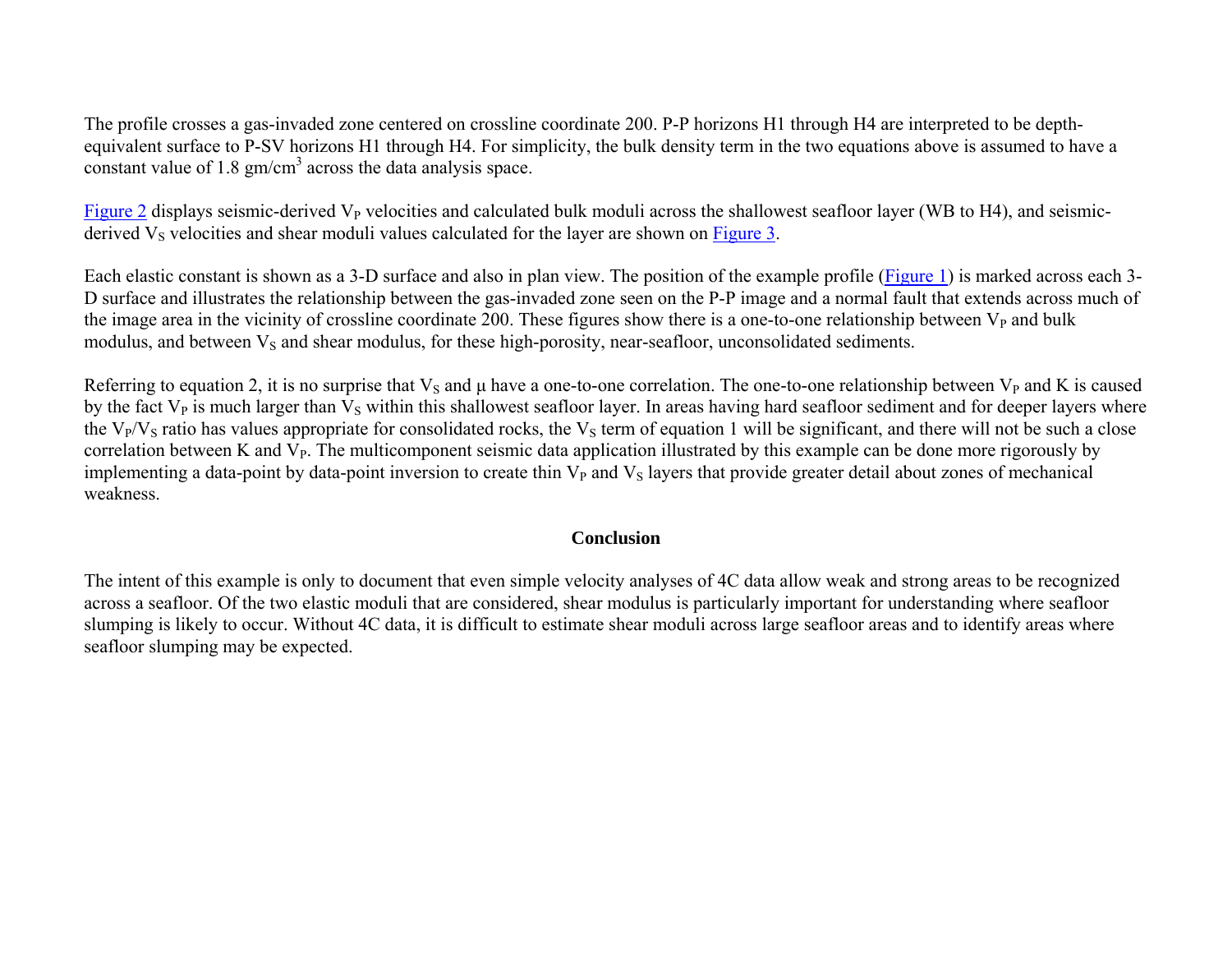<span id="page-2-0"></span>

Figure 1. (a) P-P profile and (b) P-SV profile traversing a 4C/3-D data-acquisition area in the Gulf of Mexico. Geomechanical properties will be evaluated across the layer bounded by the seafloor (horizon WB) and interpreted horizon H4. The P-SV data are time warped to P-P image-time coordinates.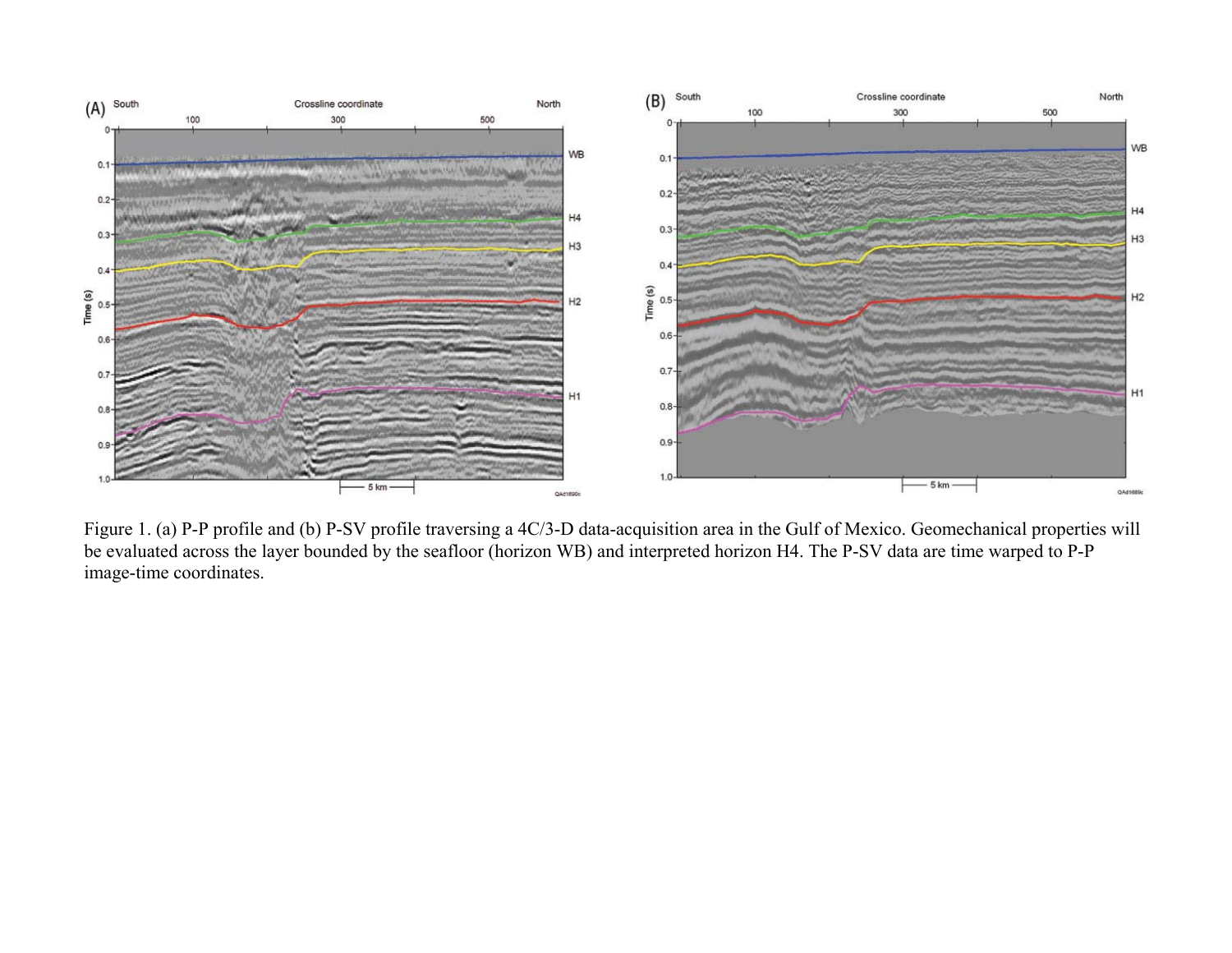<span id="page-3-0"></span>

Figure 2. (a) Seismic  $V_P$  interval velocity across seafloor layer WB to H4. (b) Seismic derived bulk modulus for the layer. Note the one-toone relationship between  $V_P$  and bulk modulus.